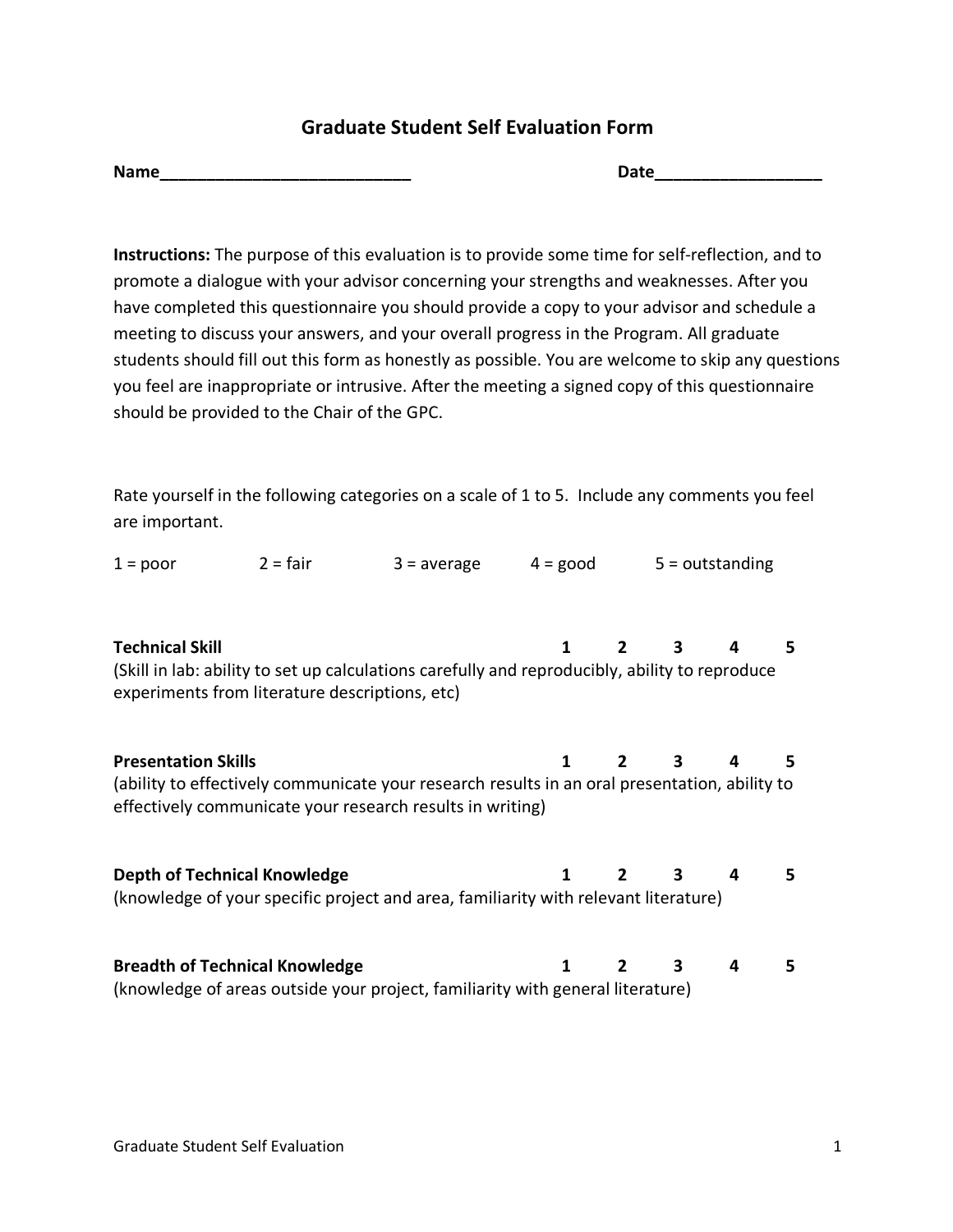| <b>Creativity</b>                                                                         | $\mathbf{1}$ | 2 3 | $\overline{a}$ | ъ. |
|-------------------------------------------------------------------------------------------|--------------|-----|----------------|----|
| (developing new ways to solve specific problems in the lab, developing new project ideas, |              |     |                |    |
| combining your chemistry with other group members in a collaborative way, pushing science |              |     |                |    |
| forward)                                                                                  |              |     |                |    |

Describe one or more specific instances in the lab or in group meetings, seminars, etc, during the previous year in which you made a creative contribution to your own research project or to that of another member of your group, or another in the department, etc.

| <b>Work Ethic</b><br>(hours in the lab, hours thinking about data or the scientific literature, priority of graduate<br>school) |              | $\overline{\mathbf{3}}$ | 4 | 5. |
|---------------------------------------------------------------------------------------------------------------------------------|--------------|-------------------------|---|----|
| <b>Efficiency/Productivity</b><br>(efficient use of time in lab, ability to multi-task, time management)                        | $\mathbf{1}$ | $2 \t3 \t4$             |   | 5  |
| Independence<br>(thinking critically for yourself and solving problems on your own; knowing when to ask for<br>help)            |              | $2 \t3 \t4$             |   | 5  |

Describe one or more specific instances in the lab during the previous year in which you solved an experimental challenge or problem on your own.

| <b>Leadership</b> | $1$ 2 3 4 5 |  |  |
|-------------------|-------------|--|--|

Graduate Student Self Evaluation 2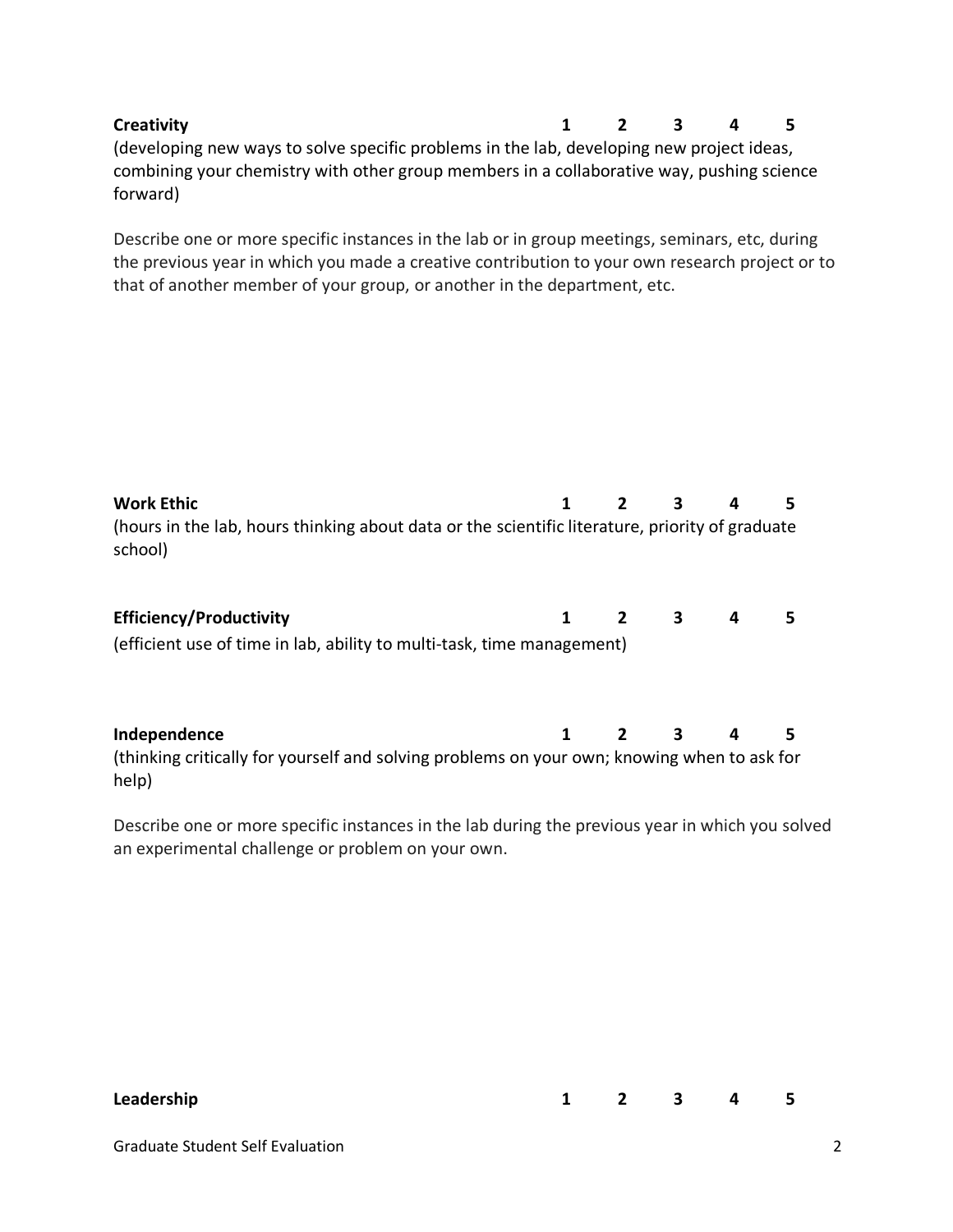(helping other group members; taking charge of things that need to be done without being asked; setting a good example for undergraduate researchers)

Describe one or more ways in which you took charge in the group, without being asked to do so, to accomplish a task that needed to be done, to ensure a safe laboratory environment or to set a good example for other researchers.

| Teamwork                                            | $1 \quad 2 \quad 3 \quad 4$ |  |  |
|-----------------------------------------------------|-----------------------------|--|--|
| (good group citizen, helping and supporting others) |                             |  |  |

Describe one or more specific instances during the previous year in which you worked to help improve the environment in the group either by helping someone else with their experiments, with uncovering important literature, with preparing a presentation, etc.

| <b>Record Keeping</b>                               | 1 2 3 4 5 |  |  |
|-----------------------------------------------------|-----------|--|--|
| (good group citizen, helping and supporting others) |           |  |  |

Describe how you have worked to produce complete, accurate records of your research activities during the previous year, and/or how you have worked to improve your record keeping during the year.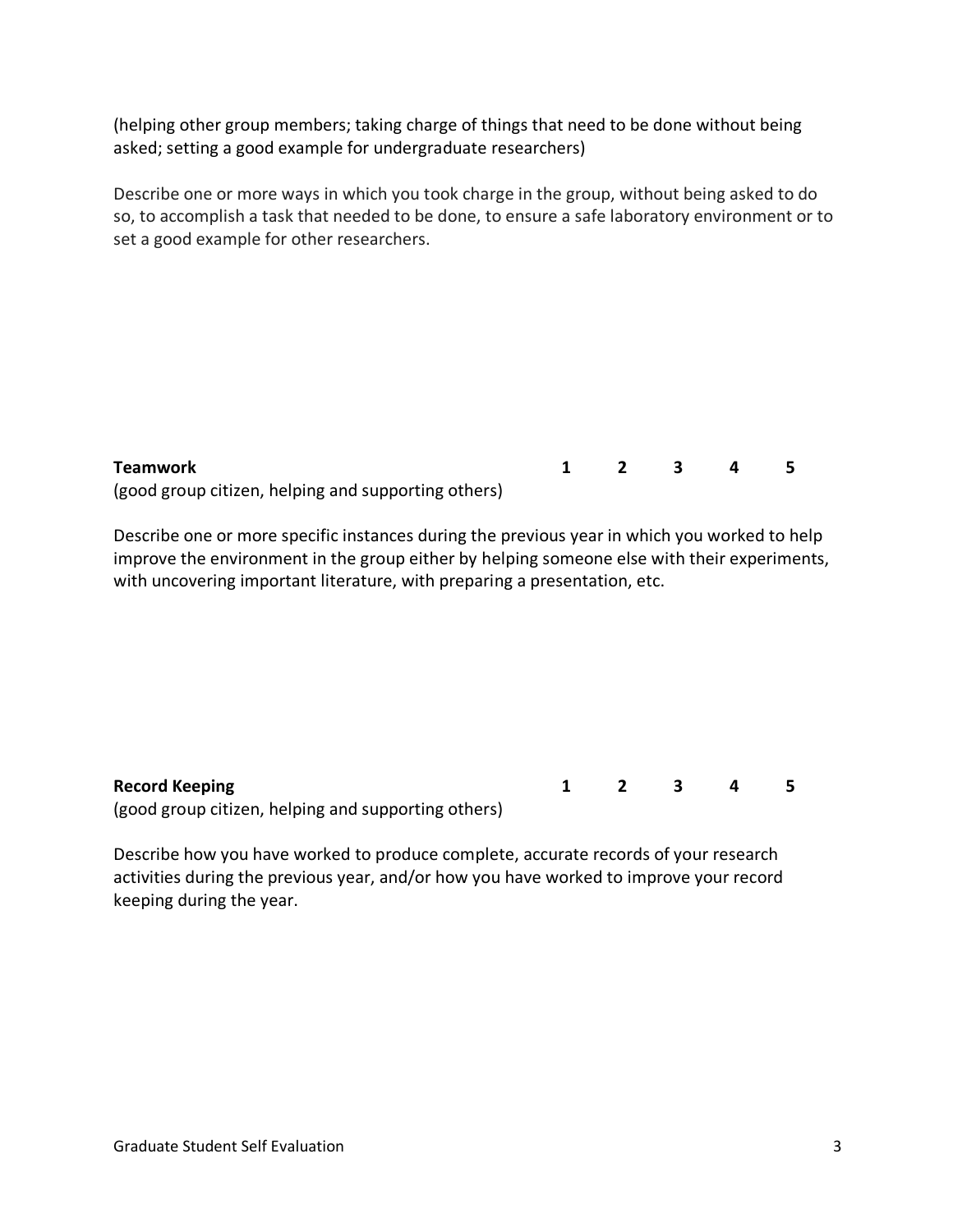What are your personal strengths?

| $1. \underline{\hspace{2cm}}$ |  |  |
|-------------------------------|--|--|
| 2.                            |  |  |
| $\frac{3.}{\sqrt{2}}$         |  |  |
| 4.                            |  |  |

What are your personal weaknesses?

|    | 2. $\qquad \qquad$ |  |
|----|--------------------|--|
| 3. |                    |  |
|    |                    |  |

Specific target areas for improvement in next 12 months:

Goals for the next 12 months (specific project-based goals as well as personal development goals). If you plan to graduate this year—state your graduation plan: